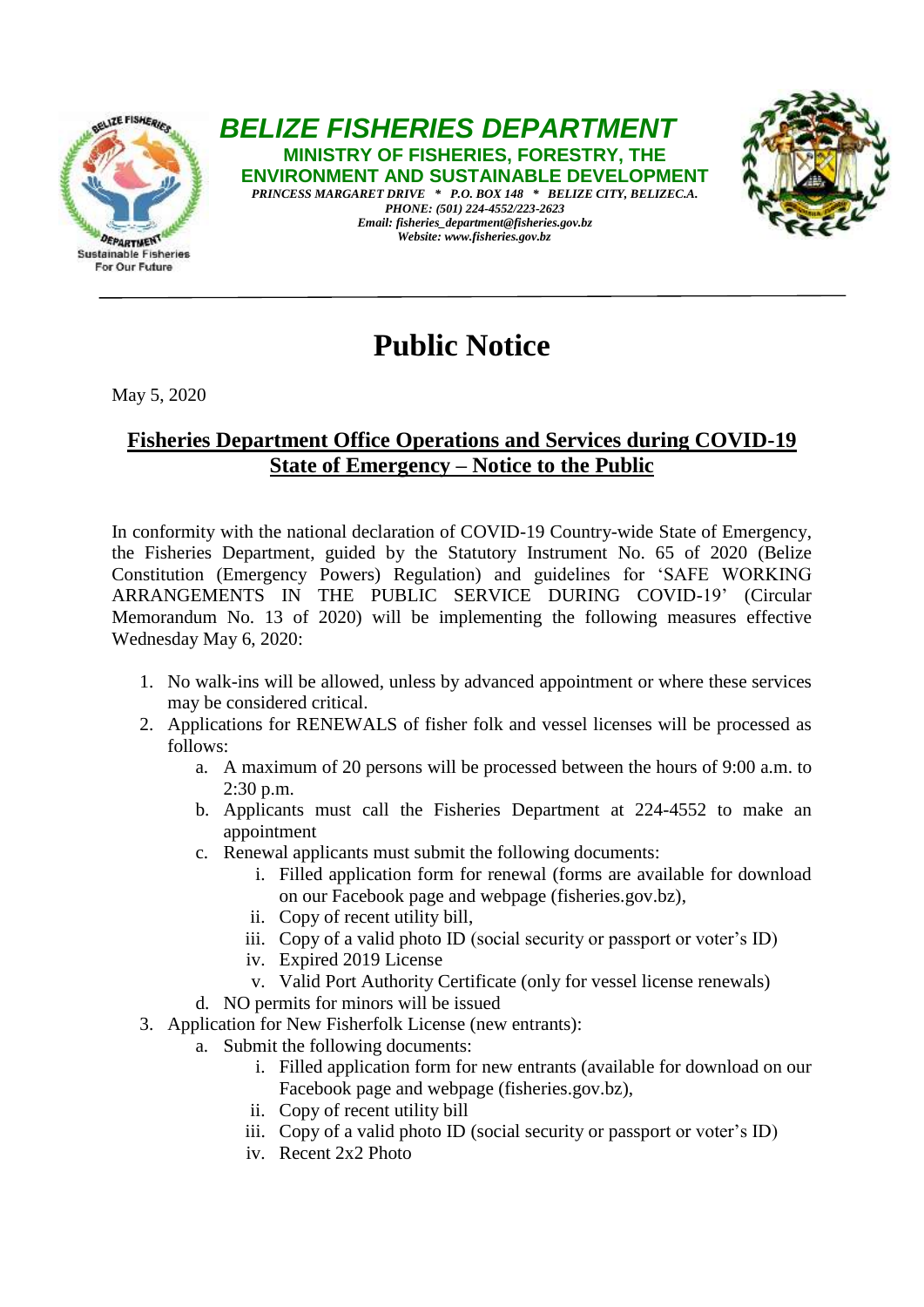- b. Full application must be submitted via e-mail or dropped off at the security booth of the Fisheries Department. The Department will inform you of the status of the application thereafter.
- 4. Applications for seafood permits are suspended until further notice.
- 5. Research permit applications will ONLY be received online.
- 6. Public visitations will only be allowed by appointment.
- 7. All drop-off of packages to be done at the security booth.
- 8. Office Working Hours will be from 9:00 a.m. to 4:00 p.m. Monday to Friday

The public is encouraged to submit their applications/queries online via our email addresses below for the following services:

| <b>Contact Information (E-mail)</b>           | <b>Description of Queries</b>           |
|-----------------------------------------------|-----------------------------------------|
| $\triangleright$ Fisheries Department         | All matters                             |
| fisheries_department@fisheries.gov.bz         |                                         |
| Senior Fisheries Officer (Mr. Rigoberto<br>➤  | All matters, including queries<br>about |
| Quintana):                                    | Enforcement                             |
| seniorfisheriesofficer@fisheries.gov.bz       |                                         |
|                                               |                                         |
| $\triangleright$ Mr. Hampton Gamboa           | Enforcement                             |
| hampton.gamboa@fisheries.gov.bz               |                                         |
|                                               |                                         |
| $\triangleright$ Mr. Lyndon Rodney            |                                         |
| lyndon.rodney@fisheries.gov.bz                |                                         |
| $\triangleright$ Mr. Adriel Castañeda         | <b>Marine Reserves</b>                  |
|                                               |                                         |
| adriel.castaneda@fisheries.gov.bz             |                                         |
| Mrs. Alicia Eck-Nuñez<br>➤                    |                                         |
| alicia.nunez@fisheries.gov.bz                 |                                         |
|                                               |                                         |
|                                               |                                         |
| $\triangleright$ Ms. Virginia Isabel Martinez | Managed Access & Licensing              |
| isabel.martinez@fisheries.gov.bz              |                                         |
|                                               |                                         |
| $\triangleright$ Mr. Gilbert Young            |                                         |
| gilberto.young@fisheries.gov.bz               |                                         |
|                                               |                                         |
| Ms. Felicia Cruz<br>$\blacktriangleright$     | <b>Research Permits</b>                 |
| felicia.cruz@fisheries.gov.bz                 |                                         |

The Fisheries Department thanks the public for its understanding and cooperation at this time and continues to encourage everyone to put precautionary measures in place to protect the health and safety of all. The public can follow our Facebook Page and Website for additional updates.

For further information, please contact: